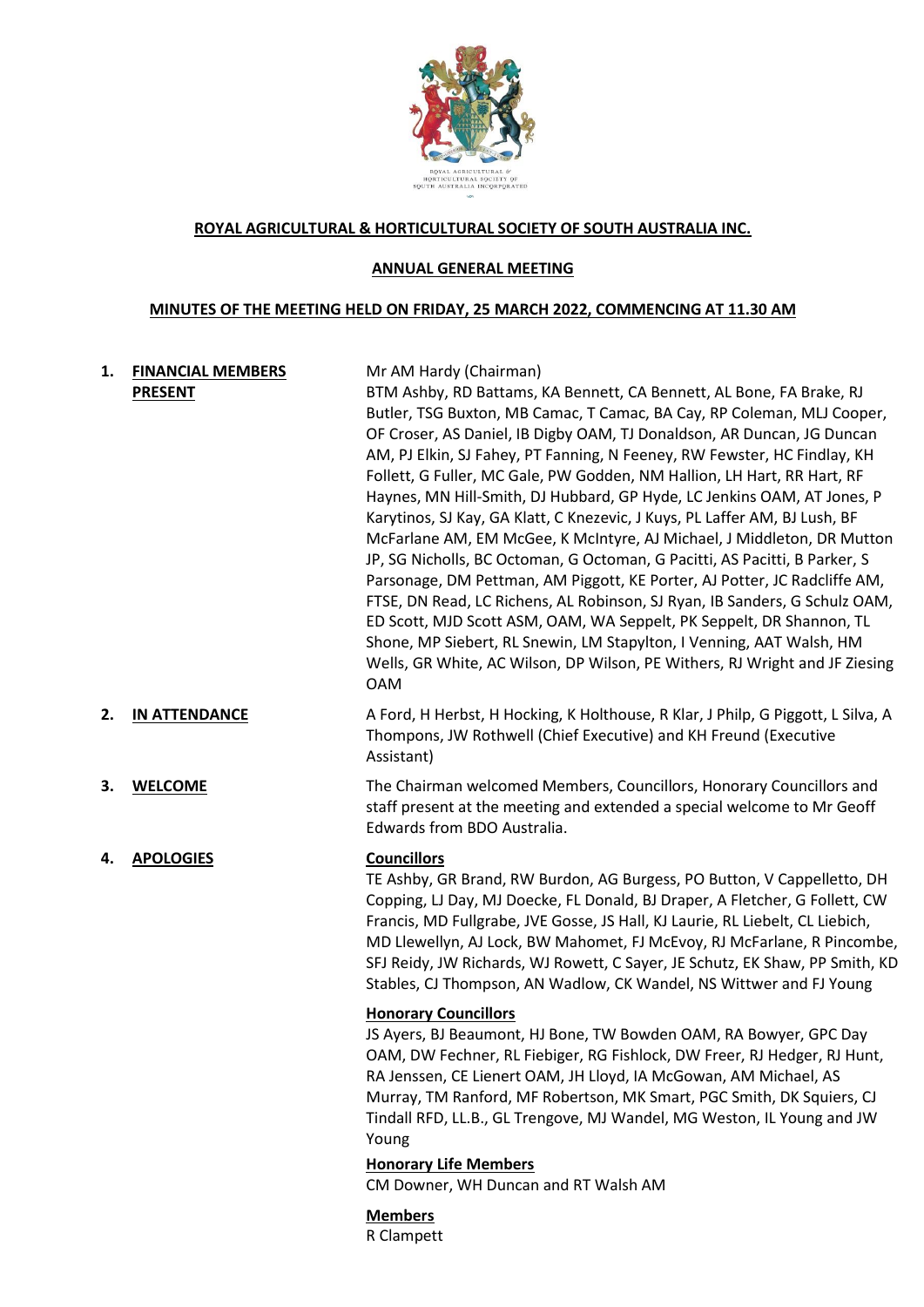**5. MINUTES** Minutes of the 1-200 Minutes of the Annual General Meeting held on 26 March 2021, which had been circulated, were taken as read and confirmed.

> Moved: N Feeney Seconded: BF McFarlane

6. **ANNUAL REPORT OF THE SOCIETY - including reports from Society Officers, Income Statements, Balance Sheet and Auditor's Report for the year ending 31 December 2021**

The Chairman presented a précis of the reports as published in the 2021 Annual Report:

"In last year's Annual Report, I commented on the challenging circumstances faced by the Royal Agricultural & Horticultural Society of South Australia (RA&HS) as the organisation weathered the onset of the COVID-19 pandemic and the resultant cancellation of the 2020 Royal Show. Little did we know that another difficult year was on the horizon, arguably more challenging than the previous.

It was devastating having the 2021 Royal Adelaide Show cancelled just three weeks before it was due to begin. Much planning, hard work and financial investment had gone into ensuring the 2021 Show would be 'COVID safe', however advice from SA Health regarding the number of patrons that would be allowed on-site made it impossible and unviable to proceed.

It will take many years for the RA&HS to recover from the financial loss of two no-Shows, however the Federal Government's \$25 million national support package for agricultural shows has provided some financial relief. This Government support for the second year in a row is highly valued, not only for the monetary relief it has provided the RA&HS and many other Show Societies, but because it recognises the importance of the agricultural show movement to Australia.

On a brighter note, it was wonderful to see several of our agricultural competitions and events proceed in 2021, including the Junior Heifer Expo, the Grain and Fodder Competition, the Adelaide Ram and Elite Sheep Sales, and the Rural Ambassador and Young Rural Ambassador Awards. A highlight was the Merino SA School Wethers Competition, held on September 8, which attracted 200-plus students from 38 schools, including first-timers Balaklava High School who participated thanks to a scholarship from the Show Society Education Foundation.

The RA&HS continued its support of the State Government's efforts in navigating the COVID-19 pandemic by hosting the state's largest vaccination centre at the Adelaide Showground. The Vaccination Centre grew from occupying the northern end of the Goyder Pavilion to increasing its footprint three-fold over a matter of months to accommodate the expanding reach of the vaccine programme and the vaccine booster rollout.

Despite the challenges presented by COVID, the Showground managed to host several events in 2021, including the Monster Truck Rumble, BBF HomeBrewed Festival, and the SA Caravan and Camping Expo. The Adelaide Showground also provided an ideal base for cars participating in the Adelaide Rally and continued to host the popular Adelaide Showground Farmers' Market which attracted strong crowds throughout the year.

It was also great to see the Royal Adelaide Wine Show go ahead in October, attracting 2,756 entries from over 350 wineries across Australia. Congratulations to all medal and trophy winners, including Bay of Fires Pinot Noir 2020 which made history as the first Pinot Noir to win the Most Outstanding Red Wine in Show trophy.

From an infrastructure perspective, the RA&HS looks forward to the construction of the State Basketball Centre, which will provide a valuable new facility for the Royal Adelaide Show. Funded by a \$15 million investment from the State Government, the Centre will become the headquarters for Adelaide Lightning, Basketball SA, and SA Country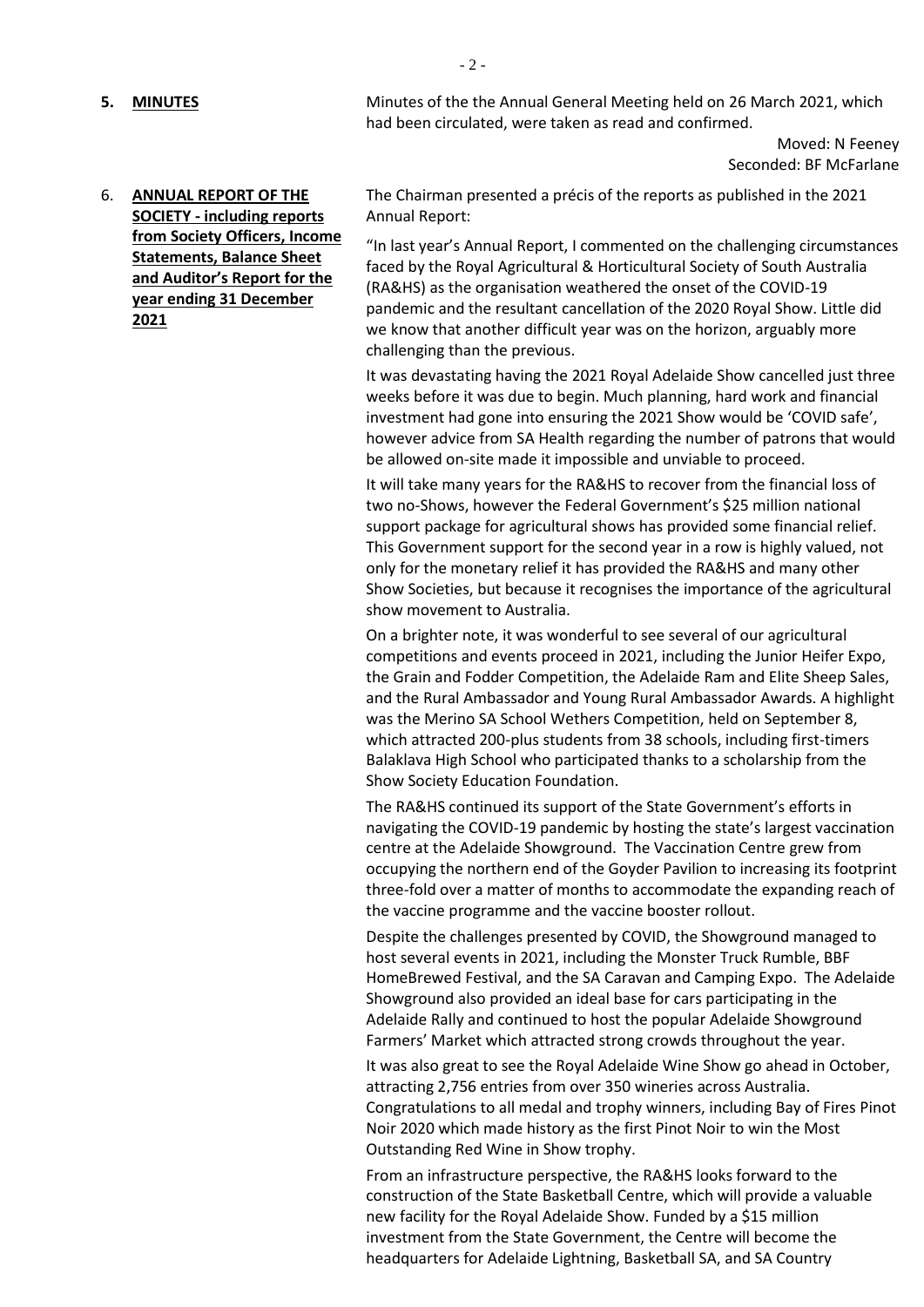Basketball, and will be used by the RA&HS as a multi-purpose event space accommodating the Dog competition during the Show.

Another 'good news' story for 2021 has been the success of the Adelaide Showground Caravan Park, which exceeded its full-year revenue target. Though the park was closed on August 1 in preparation for the Show, the cancellation of the Show saw the park reopen to visitors on September 10 and, since then, it has been occupied every night.

In late 2021 we farewelled our much-loved patron, former Governor Hieu Van Le and his wife, Mrs Le, who will be remembered for their excellent work in advocating for and promoting the Royal Adelaide Show and Wine Show. I would also like to take this opportunity to welcome the new patron of the RA&HS and Governor of South Australia, Her Excellency the Honourable Frances Adamson AC.

To look to the future, planning for the 2022 Royal Adelaide Show, scheduled for September 3 to 11, is full steam ahead, and we look forward to presenting an exciting and vibrant Show that will be long remembered as South Australia's biggest reunion.

The Society remained eligible for the JobKeeper extension in 2021, with funding of \$266,400 recorded in the financial year. Development work on the State Basketball Centre also commenced during 2021 with income of \$594,548 in grant funds provided by Basketball SA Inc to finance the capital costs incurred in 2021.

The Society was also invited to apply for funding under the Federal Government Supporting Agricultural Shows and Field Days Program, Round Two. In February 2022 the application was submitted and it is anticipated funding of approximately \$3million will be secured.

The Society's financiers continue to confirm their ongoing support, extending appropriate financing facilities to ensure the organisation will continue to operate viably into the future.

The Society is committed to sound financial management which allows it to fulfil its Charter and maximise its contribution to the success and promotion of Primary Industries in South Australia through the staging of events and rewarding excellence.

Finally, on behalf of the Royal Agricultural & Horticultural Society Board, I would like to thank our staff, sponsors, volunteers, committee members, exhibitors and media partners for their support in 2021."

> Moved: AM Hardy Seconded: MP Siebert and carried.

**7. APPOINTMENT OF PATRON** The Chairman asked for a motion that the Governor of South Australia, Her Excellency the Honourable Frances Adamson AC be formally elected as Patron of the Society for her term of office.

Moved: MB Camac

Seconded: MP Siebert and carried

**8. ELECTION OF PRESIDENT** Mr Hardy vacated the Chair, and Mr Hamish Findlay, acting as Chairman of the meeting, thanked Mr Hardy for his efforts and leadership during his term of office and called for nominations for the position of President for the ensuing two-year term.

> Mr Jock Duncan nominated Mr Andrew Hardy for a further term. The motion was seconded by Mr Bob Snewin. As there were no further nominations Mr Hardy was duly re-elected to the position of President. CARRIED

Upon taking the Chair, Mr Hardy stated he was honoured to again be appointed as President of the Society and thanked Members for their